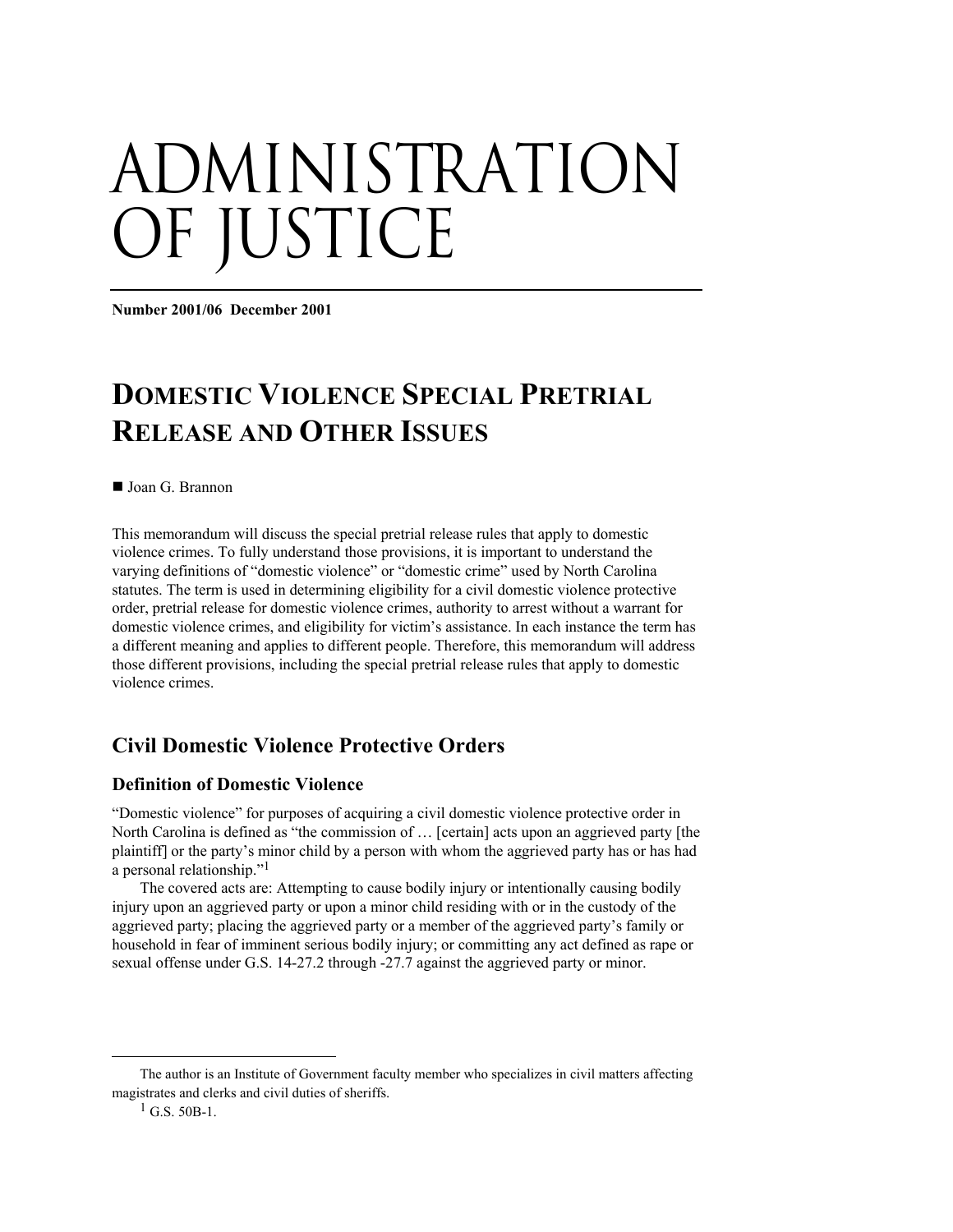Effective March 1, 2002, S  $346<sup>2</sup>$  adds another act that constitutes domestic violence: "Placing the aggrieved party or a member of the aggrieved party's family or household in fear of … continued harassment that rises to such a level as to inflict substantial emotional distress." Harassment is defined as knowing conduct, including written or printed communication or transmission, telephone or cellular or other wireless telephonic communication, facsimile transmission, pager messages or transmissions, answering machine or voice mail messages or transmissions, and electronic mail messages or other computerized or electronic transmissions, directed at a specific person that torments, terrorizes, or terrifies that person and that serves no legitimate purpose.

In order to qualify for a protective order, the person seeking the order (the plaintiff) and the perpetrator of the acts (the defendant) must have a "personal relationship," which means one of the following relationships exists:

- They are current or former spouses.
- They are persons of the opposite sex who are living together or who have lived together in the past.
- They have a child in common.

 $\overline{a}$ 

- They are persons of the opposite sex who are in a dating relationship (defined as one wherein the parties are romantically involved over time and on a continuous basis during the course of the relationship).
- They are related as parent (including person acting *in loco parentis*[3\)](#page-1-1) and child or grandparent and grandchild.
- They are current or former household members. This provision includes family members who have ever lived together; same sex couples who live or have lived together; and roommates.

<span id="page-1-0"></span>2S 346 passed the last day of the 2001 session of the General Assembly and had not been signed by the Governor when this bulletin was printed. The bill provides that "it becomes effective March 1, 2002, and applies to offenses committed on or after that date." It is not clear how this effective date provision applies to the civil protective order change, but since the conduct is "fear of continued harassment," if the plaintiff seeks a protective order on or after March 1, 2002 and is in "fear of continued harassment" at that time, the new law would apply.

<span id="page-1-1"></span>3 *In loco parentis* means "in the place of a parent" and applies to a person who has assumed the status and obligations, including support and maintenance, of a parent without a formal adoption. Liner v. Brown, 117 N.C. App. 44, 449 S.E.2d 905 (1994).

#### **Crime of Violating Protective Order**

G.S. 50B-4.1 makes it a Class A1 misdemeanor for a defendant to "knowingly violate a valid protective order entered pursuant to G.S. Chapter 50B or by the courts of another state or the courts of an Indian tribe." A person acts knowingly when the person is aware or conscious of what he or she is doing.<sup>4</sup> A person does not act "knowingly" if he or she merely should have known; the person must actually know. $5$  The violation can be for any provision of the order. For example, if the order includes a requirement to give possession of a car to the plaintiff and the defendant violates that order, the crime applies. A valid order is one that is in effect at the time of the violation. G.S. 50B-4(d) provides that in determining the validity of an out-ofstate order, a law enforcement officer may rely upon a copy of the protective order issued that is provided to the officer and on the statement of the person protected by the order that to the best of that person's knowledge the order is presently in effect as written. Similarly, a judicial official who is determining whether to issue criminal process can rely on the same information or on any other evidence that gives the judicial official probable cause to believe that there is a protection order, that it prohibits the conduct alleged to have occurred, and that the order is still valid. What is clear from G.S. 50B-4 is that the magistrate or law enforcement officer is not required to check with the court in the state where the order was entered to determine if the order is still valid.

#### **Consent As a Defense to Charging the Crime of Violating a Protective Order**

One issue that arises in domestic violence cases is whether the plaintiff's consent to the defendant's violation of a protective order constitutes a defense to the defendant being charged with the crime of violating the protective order. No North Carolina cases have dealt with this issue, but the supreme court in Washington answered the question for that state. In *State v. DeJarlais<sup>6</sup>* the defendant challenged a conviction for violating a protective order that restrained him from going within 100 feet of his

1

<span id="page-1-2"></span><sup>4</sup> Underwood v. Board of Alcoholic Control, 278 N.C. 623, 181 S.E.2d 1 (1971). See ROBERT L. FARB, NORTH CAROLINA CRIMES: A GUIDEBOOK ON THE ELEMENTS OF CRIMES 3-4 ( $4^{th}$  ed. 2001).

<span id="page-1-4"></span><span id="page-1-3"></span><sup>5</sup> State v. Miller, 212 N.C. 361, 193 S.E. 388 (1937). 6 969 P.2d 90 (Wash. 1998), *aff'g* 944 P.2d 1110 (1997).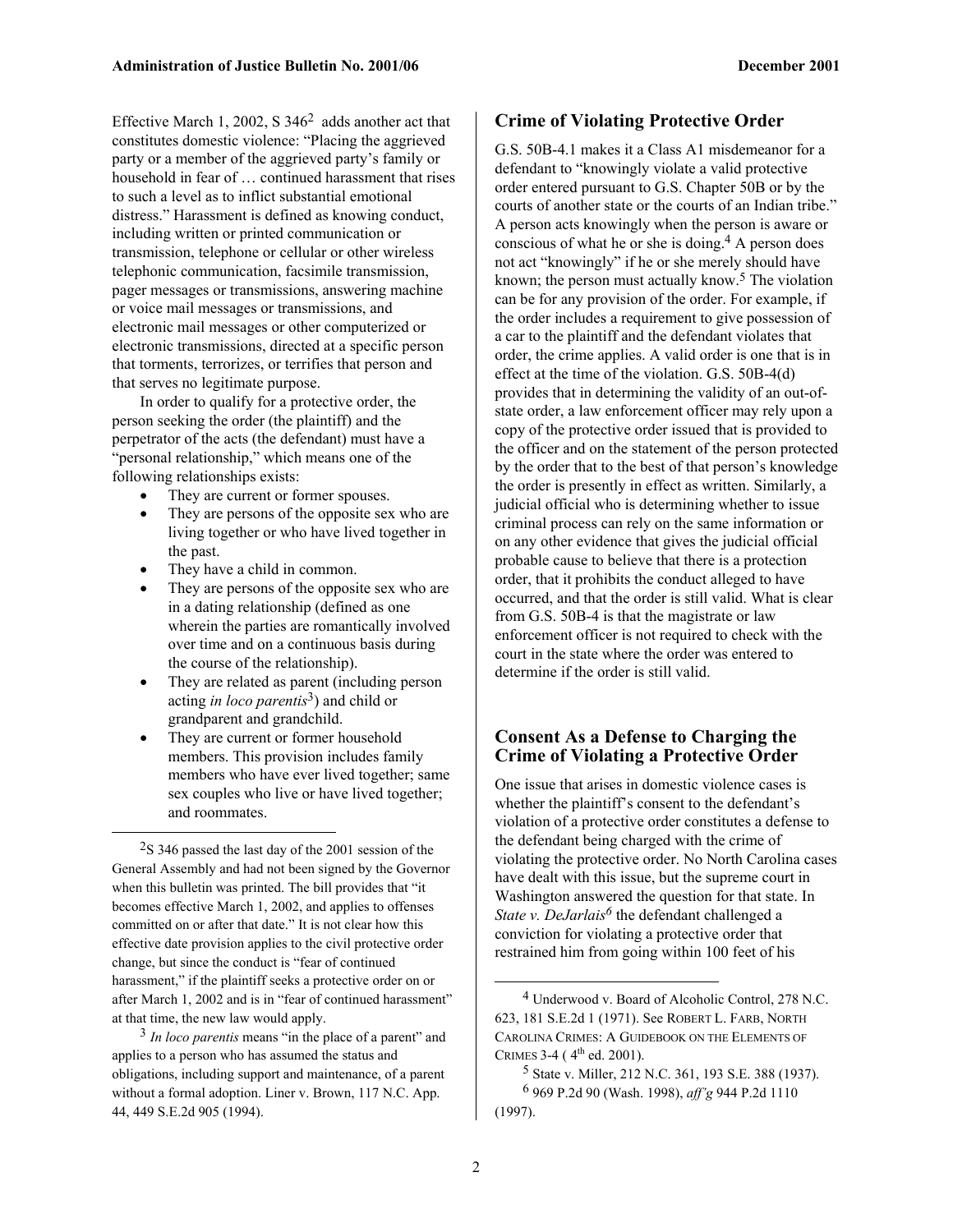girlfriend's residence. The defendant contended that his girlfriend invited him to her residence and argued that her consent was a defense to the charge of violating a domestic violence order for protection. The court disagreed with that argument indicating that the statute providing for domestic violence protection orders does not merely protect a private right but rather recognizes that domestic violence is a problem of immense proportions that affects the public and societal interest as well as a private right. Allowing consent to be a defense would undermine the intent of the statute. It seems likely that North Carolina's court would follow this reasoning if faced with the issue because it has pointed to the state's interest in dealing with domestic violence as a "serious and invisible problem."[7](#page-2-0)

# **Special Pretrial Release Rules**

#### **What is the "48 Hour Rule?"**

In 1995 the General Assembly amended G.S. 15A-534.1 to provide that only a judge may set conditions of pretrial release for a defendant arrested for a domestic violence crime for the first 48 hours after arrest. If no judge has acted to set conditions of pretrial release within 48 hours, a magistrate must set conditions of pretrial release.

The provision is not and has never been a provision authorizing a domestic violence defendant to be held without bond for 48 hours. Rather it is a policy decision by the General Assembly that because of the serious nature of domestic violence, a judge rather than a magistrate is the preferred judicial official to set conditions of pretrial release. Recognizing that judges are not always available, the General Assembly decided that a defendant should not be held longer than 48 hours awaiting a judge and provided that after 48 hours a magistrate must set bond.

#### **Appellate Decisions Interpreting the Law**

The appellate courts of North Carolina have fleshed out the statute in a series of cases. In *State v. Thompson*[8](#page-2-1) a defendant charged with a domestic violence crime challenged the statute arguing that it violated the due process provisions of the Fifth and Fourteenth Amendments to the U.S. Constitution. The

1

North Carolina Supreme Court held the statute constitutional as written, indicating that it was not a punitive automatic 48-hour hold statute.<sup>9</sup> It was appropriate for the General Assembly to have decided that a judge was the best person to set conditions of pretrial release for domestic crimes, but the court stated that a defendant is still entitled to have conditions of pretrial release set "as soon as possible following his or her arrest and no later than forty-eight hours after arrest."<sup>10</sup>

Because a statute can be constitutional as written but unconstitutional as applied in a particular situation, the second step for the court was to determine whether under the particular facts of the case the statute as applied violated due process. In Thompson the defendant was arrested at 3:45 p.m. on a Saturday for assault inflicting serious injury on his former domestic partner. The magistrate completed a Release Order, designated the defendant as a "domestic violence" arrestee, ordered him sent to jail, and ordered the jailer to take the defendant before a judge or magistrate on Monday at 3:45 p.m., which was 48 hours after arrest. The defendant was taken before a district court judge at that time and the judge set conditions of pretrial release. However, in that county two sessions of district court opened at 9:00 a.m. and two sessions of criminal superior court opened at 10:00 a.m. on Monday morning. The court found that the magistrate's order automatically detaining the defendant without a hearing until well into the afternoon, while available judges spent several hours conducting other business violated the defendant's procedural due process rights to a timely pretrialrelease hearing. As a remedy, the court dismissed the assault charge against the defendant. Essentially, the court said that the defendant is entitled to have conditions of pretrial release set at a meaningful time and in a meaningful manner and that although North Carolina can require a judge to set those conditions within the first 48 hours, the state cannot delay the hearing well beyond the time when a judge is available to hear the matter. Similarly, if a judge does not set conditions of pretrial release with 48 hours after arrest, the magistrate cannot delay the setting of conditions beyond 48 hours.

1

<span id="page-2-0"></span><sup>7</sup> State v. Thompson, 349 N.C. 483,486 508 S.E.2d 277, 279 (1998)

<span id="page-2-1"></span><sup>8 349</sup> N.C. 483, 508 S.E.2d 277 (1998).

<span id="page-2-2"></span><sup>9</sup> A later case, *State v. Gilbert*, 139 N.C. App. 657, 535 S.E.2d 94 (2000), upheld the constitutionality of the statute under the due process and double jeopardy protections of the North Carolina Constitution ("law of the land" clause N.C. Const. art. I § 19).

<span id="page-2-3"></span><sup>10</sup> State v. Thompson, 349 N.C. 483, 495, 508 S.E.2d 277, 284 (1998).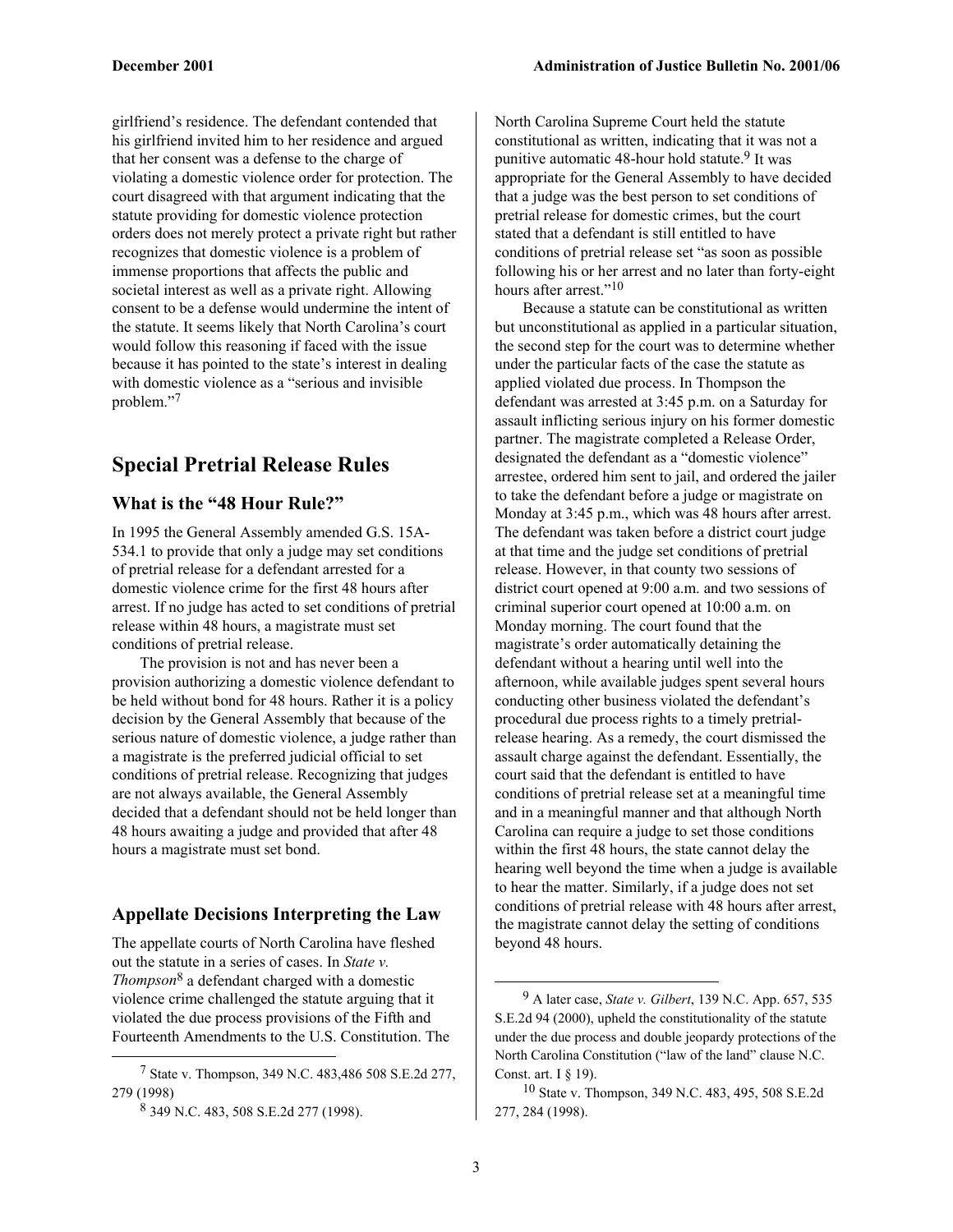In *State v. Malette*<sup>11</sup> the court determined that there was no evidence that the State failed to move expeditiously when the defendant was taken before a judge the day after his arrest. And in *State v. Jenkins*, [12](#page-3-1)  the court recognized that in some situations when necessary for the efficient administration of the court system, it is permissible to hold the defendant a short time after a judge becomes available. In Jenkins the defendant was arrested early in the morning. The magistrate ordered the defendant to be taken before a district court judge at 1:30 p.m. that day even though district court opened at 9:30 a.m. However, the trial court found that the practice in that county was to schedule bond hearings at 1:30 p.m. for the purpose of scheduling district court cases in a rational and sufficient manner given the volume of the work and to give time for the papers to be filed with the clerk so the matter can be set for a hearing. The court of appeals held that the bond hearing occurred in "a reasonably feasible time and promoted the efficient administration of the court system."

#### **If No Court Will Be In Session Is the Defendant Always Held for 48-Hours?**

Even if a defendant is arrested at a time that no court is scheduled for forty-eight hours the defendant will not always be held 48 hours before conditions of pretrial release are determined. Because the judge is performing the magistrate's usual role in the initial setting of conditions of pretrial release, no formal hearing with notice to the prosecutor is required. Therefore, it is not uncommon for a judge who is contacted by an attorney for a defendant to set conditions of pretrial release even though no court is in session. Therefore, a person advising the victim of domestic violence should never inform the victim that the defendant will be held in jail for forty-eight hours after arrest, thereby giving the victim the false impression that she (or he) is safe for forty-eight hours.

#### **Summary of Procedure in Applying 48 Hour Rule**

Several important points can be gleaned from the court's interpretation of the statute.

> • A magistrate cannot order a defendant to be held for 48 hours.

- A magistrate before whom a defendant is taken when arrested must complete a Release Order and order the defendant to be committed to the jail but to be taken to the first session of court (third check block in the "Order of Commitment).
- A detention facility officer must take defendant to the first session of court, either district or superior, after the defendant is admitted to the detention facility.
- If no judge has set a bond within 48 hours after arrest, a detention facility officer must take the defendant before a magistrate at that time.
- If the magistrate is on call at the time a defendant has been held for 48 hours, the magistrate must come to the courthouse to set conditions of pretrial release immediately and may not delay the hearing until regular office hours or for the convenience of the magistrate.
- A hearing may be delayed briefly beyond the opening of the first session of court only if there is a valid reason to promote the efficiency of the administration of the justice system. Two examples of brief delays that can be argued as promoting efficiency are: If the judge or magistrate is in the middle of other business when a defendant is brought for a hearing, the judicial official can delay the hearing for a brief time while completing the work underway. If a defendant is admitted to the detention facility shortly before a session of court opens, the detention facility can finish its normal admission procedure before taking the defendant before a judge.
- Failure to give a defendant a timely hearing may result in dismissal of the criminal charges against him or her.
- Do not tell the victim that the defendant will be held for 48 hours after arrest.

#### **Crimes Covered by Special 48-Hour Pre-Trial Release Rule**

#### *Crimes Covered*

The special pretrial rule requiring a judge rather than a magistrate to set bond within the first forty-eight hours of arrest applies only to certain "domestic crimes."

<span id="page-3-0"></span> <sup>11 350</sup> N.C. 52, 509 S.E.2d 776 (1999).

<span id="page-3-1"></span><sup>12 137</sup> N.C. App. 367, 527 S.E.2d 672 (2000).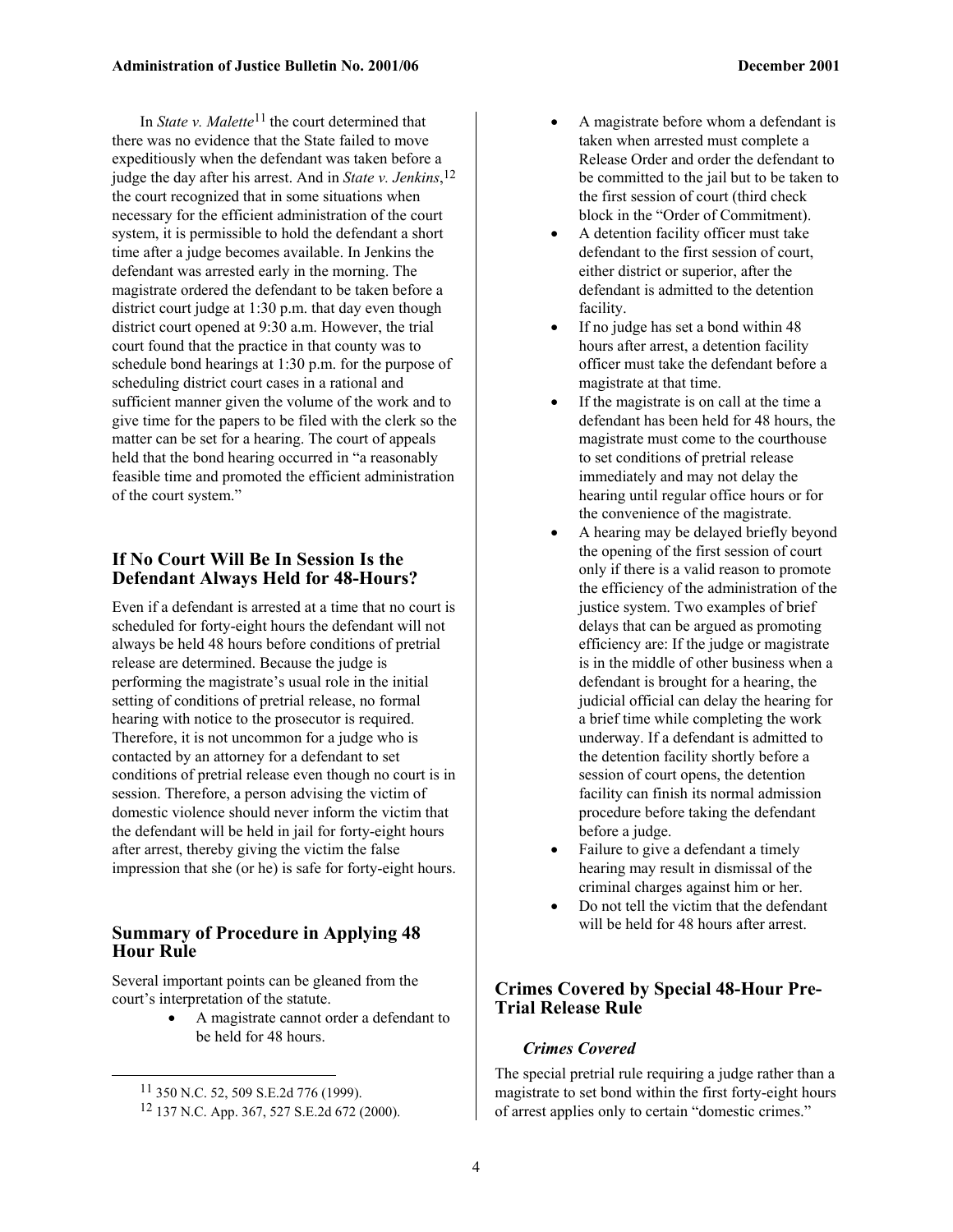Assault on a current or former spouse or a person with whom the defendant is living or has lived as if married, communicating a threat [G.S. 14-277.1] against a current or former spouse or a person with whom the defendant is living or has lived as if married, domestic criminal trespass [G.S. 14-134.3], and violating a protective order [G.S. 50B-4.1].

The most common assault charges are: simple assault, assault on a female, assault with a deadly weapon, and assault inflicting serious injury [G.S. 14- 33]; assault by pointing a gun [G.S. 14-34]; assault with a deadly weapon with intent to kill, assault with a deadly weapon inflicting serious injury; assault with a deadly weapon with intent to kill inflicting serious injury [G.S. 14-32]; and assault inflicting serious bodily injury [G.S. 32.4]. $13$ 

A person with whom the defendant is now living or has lived "as if married" means a person of the opposite sex with whom the defendant has lived, in other words, girlfriend and boyfriend who are living or have lived together. An element of the crime of domestic criminal trespass is that the occupant of the premises entered be the present or former spouse of the defendant or a person with whom the defendant has lived as if married. For the special pretrial release rule to apply to the crimes of assault or communicating a threat the relationship between the defendant and victim must be current or former spouses or persons of the opposite sex who live or have lived together as if married.

The fourth offense to which the special "48 hour rule" applies is the crime of violating a protective order. Because those with a "personal relationship" to the perpetrator—current or former spouse; person of the opposite sex who are or who have lived together; persons who have a child in common; persons of the opposite sex who are or have been in a dating relationship; parent and child or grandparent and grandchild; or current or former household members—are eligible to receive protective orders, any of those relationships might exist when violating a domestic violence protective order is charged. However, a law enforcement officer or magistrate need not determine the relationship between the defendant and victim. If the defendant is arrested for the crime of violating a domestic violence order [G.S. 50B-4.1],

only a judge can set conditions of pretrial release for the first 48 hours.

For offenses occurring on or after March 1, 2002, S 346 adds a number of new crimes for which a judge must set bond within the first 48-hours after arrest if the crime is committed on a current or former spouse or a person with whom the defendant is living or has lived as if married. The following crimes are covered:

- Any felony under Article 7A of General Statutes Chapter 14 - first-degree rape; first-degree sexual offense; seconddegree rape, second-degree sexual offense; and statutory rape or sexual offense of 13, 14, or 15 year old.
- Any felony under Article 8 of General Statutes Chapter 14. Article 8 includes felony assaults, which were already covered by the special pretrial release rules, but also castration; malicious maiming; and throwing of corrosive acid or alkali.
- Any felony under Article 10 of Chapter 14 of the General Statutes—kidnapping; involuntary servitude; and felonious restraint.
- Any felony under Article 15 of Chapter 14 of the General Statutes—arson; burning of an uninhabited building; burning of a building in the process of construction; burning of a boat; burning of personal property; burning of any other kind of building or structure; making a false report concerning destructive device; and perpetuating hoax by use of false bomb or other device.

Does the special pretrial release rule apply if the defendant is arrested for violating a protective order issued by an out-of-state court or an Indian tribal court? G.S. 15A-534.1 provides that the special pretrial release rule applies to "orders entered pursuant to Chapter 50B," while G.S. 50B-4(d) provides that orders entered by another state or by and Indian tribe shall be accorded full faith and credit … and shall be enforced by the courts and law enforcement agencies as if it were an order issued by a North Carolina court." Reading these two statutes together, it seems that an out-of-state order is enforced as if it were entered under Chapter 50B; therefore, the special pretrial release rule would apply to defendants arrested for a violation of G.S. 50B-4.1, based on an out-ofstate order.

<span id="page-4-0"></span> <sup>13</sup> There are numerous other assault crimes that would fall within the special pretrial rule if the defendant and victim are current or former spouses or persons who have lived together as if married. Some examples are: assault in a secret manner [G.S. 14-31]; habitual misdemeanor assault [G.S. 14- 33.2]; assault on handicapped persons [G.S. 14-32.1].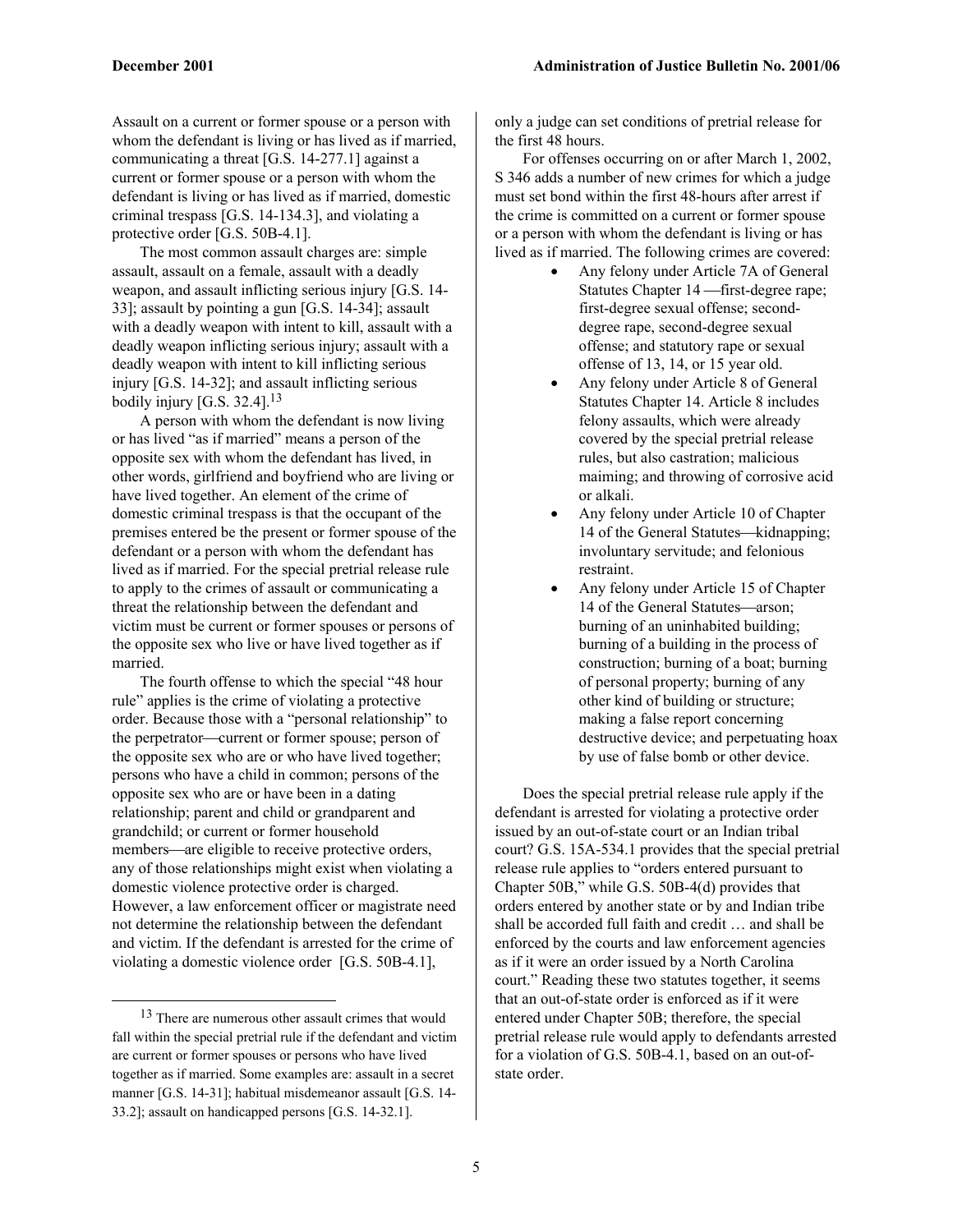#### *Crimes Not Covered By the Special Rule*

For any crime not mentioned in the previous section, the magistrate must set conditions of pretrial release when the defendant is arrested and initially brought before the magistrate. Some of the common crimes and situations for which the magistrate must set conditions of pretrial release without waiting for a judge are:

- Assault when it does not involve an assault on a spouse or former spouse or person with whom the defendant lives or has lived as if married. For example, if defendant is arrested for assaulting a woman with whom he has never lived but they have a child in common the magistrate must set conditions of pretrial release immediately and may not hold the defendant for a judge. Similarly, if a man is charged with assaulting his live-in boyfriend, the magistrate sets conditions of pretrial release immediately.
- Communicating a threat when it does not involve threat on a spouse or former spouse or person with whom the defendant lives or has lived as if married. For example, if a female defendant is charged with communicating a threat against her grandmother, the magistrate must set conditions of pretrial release immediately.
- Stalking no matter what the relationship between the defendant and victim.
- First or second degree trespass no matter what the relationship between the defendant and victim.
- Harassing telephone calls no matter what the relationship between the defendant and victim.
- Before March 1, 2002, rape or sexual offense no matter what the relationship between the defendant and victim. For offenses occurring on or after March 1, 2002, it will cover rape or sexual offense if the victim is the current or former spouse of the defendant or a person with whom the defendant lives or has lived as if married.
- Before March 1, 2002, kidnapping no matter what the relationship between the defendant and victim. [14](#page-5-0) .For offenses occurring on or after March 1, 2002, it

 $\overline{a}$ 

will cover kidnapping if the victim is the current or former spouse of the defendant or a person with whom the defendant lives or has lived as if married.

#### **Holding Defendant Who Poses Danger of Injury to Victim**

G.S. 15A-534.1 does provide for a "cooling off" period by providing that a judge or magistrate who is setting conditions of pretrial release for a domestic crime may retain the defendant in custody for a reasonable period of time upon determining that the immediate release of the defendant will pose a danger of injury to the alleged victim or is likely to result in intimidation of the alleged victim and that an appearance bond will not reasonably assure that such injury or intimidation will not occur.

Since this "cooling off" provision was enacted several years before the law requiring a judge to set conditions of pretrial release for the first 48 hours, one might question whether a judge or magistrate may impose this preventive, pretrial detention for a defendant who has already been held for some time awaiting an available judge to set pretrial conditions. In *Thompson* the court recognized that a judge conducting the hearing on conditions of pretrial release might retain the defendant in custody for a reasonable period of time beyond the initial forty-eight hours if the judge determines that release will pose a danger to injury to the alleged victim. [15 T](#page-5-1)hus, if the defendant is acting in a manner as to make the judge or magistrate believe there is danger of injury to the alleged victim if the defendant is released immediately, the judge or magistrate may enter an order of commitment to hold the defendant for a reasonable period of time and then bring him or her back before the judicial official to set conditions of pretrial release. Because the defendant has already been held for up to forty-eight hours before imposing this "cooling off" period, "a reasonable period of time" should probably be a relatively short time.

<span id="page-5-0"></span> <sup>14</sup> State v. Gilbert, 139 N.C. App. 657, 535 S.E.2d 94 (2000).

<span id="page-5-1"></span><sup>15 349</sup> N.C. 483, 501, 508 S.E.2d 277, 288 (1998).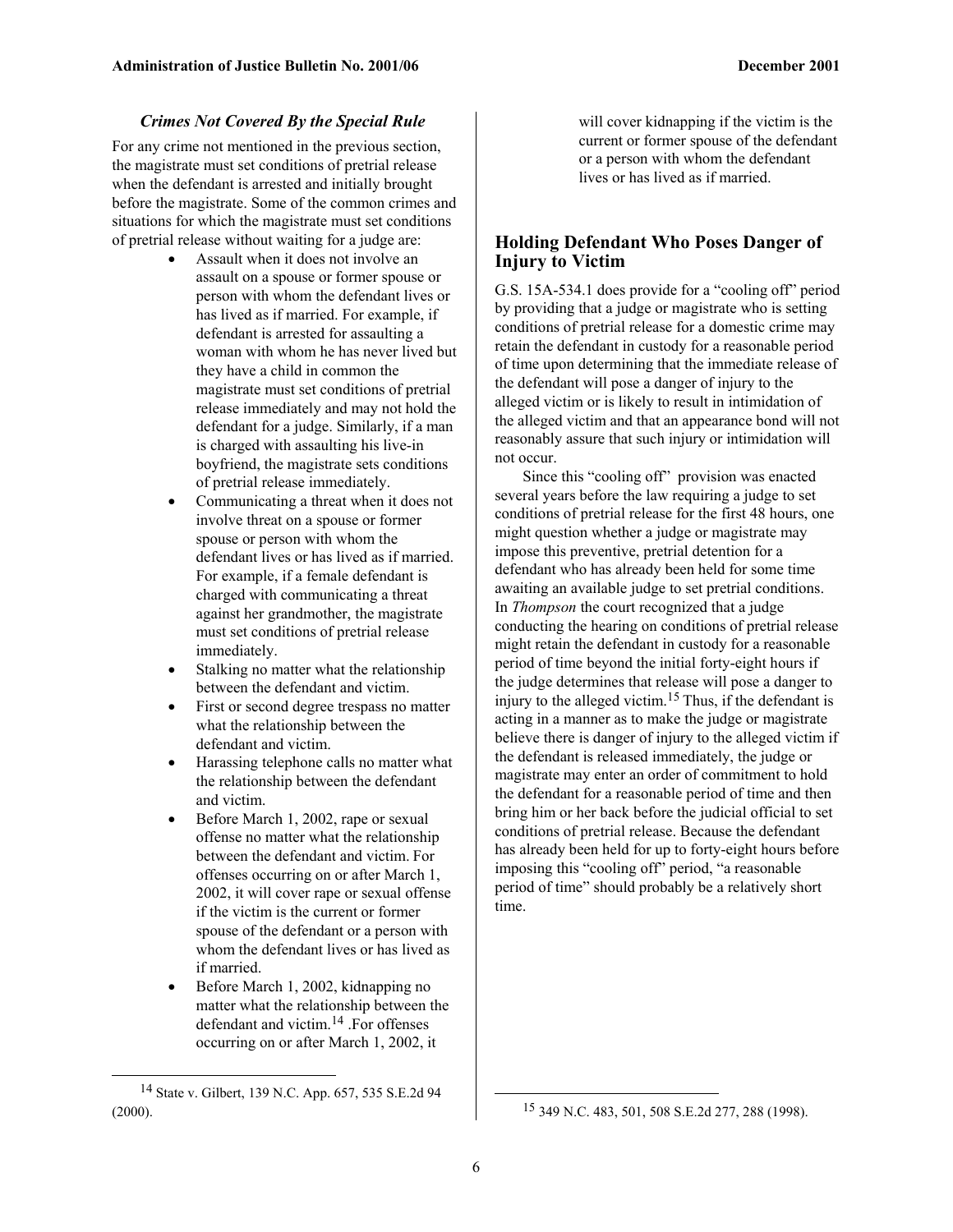## **Law Enforcement Officer's Duty or Authority to Arrest Without a Warrant for Domestic Violence Crimes**

#### **Mandatory Arrest**

Generally, when a law enforcement officer is granted authority to make an arrest of a defendant without a warrant having been issued that authority is discretionary. However, one statute—G.S. 50B- $4.1(b)$ —provides that a law enforcement officer "shall" arrest and take a person into custody without a warrant or other process." This statute sets out a mandatory requirement for a law enforcement officer to arrest a person without seeking a warrant if the officer has probable cause to believe that the person has violated a valid domestic violence protective order excluding the person from the residence or household occupied by a victim of domestic violence or directing the person to refrain from threatening, abusing, following, harassing, or otherwise interfering with the other party to the protective order. This mandatory duty to arrest without a warrant does not permit an officer to enter the defendant's residence or the residence of a third person unless certain Fourth Amendment requirements are satisfied.<sup>16</sup>

#### **Discretionary Arrest**

<span id="page-6-0"></span>1

A law enforcement officer has the discretion whether to arrest without a warrant or seek issuance of a warrant before arresting a person for certain "domestic crimes" that were committed outside the officer's presence. Those crimes are: [17](#page-6-1)

- The person has committed domestic criminal trespass.
- The person has committed simple assault, assault with a deadly weapon, assault inflicting serious injury, assault on a female, or assault by pointing a gun and the defendant and victim have a "personal relationship" as defined in the domestic violence protective order statute.
- The person has committed a misdemeanor under G.S. 50B-4.1 (violating a domestic violence protective

order) under circumstances that do not require a mandatory duty to arrest, discussed above.

A law enforcement officer has the authority to arrest without a warrant in other situations mentioned in G.S. 15A-401, but arrest under those provisions apply to any defendants rather than being related to domestic violence exclusively.

# **Domestic Crime Under the Crime Victims' Rights Act**

The Crime Victims' Rights Act sets out the responsibilities various officials in the justice system with regard to notifying victims of crimes of their rights under the law and provides for monetary compensation to those victims. When enacted, the law applied only to victims of felonies. In 1998, the General Assembly extended coverage to certain misdemeanors if the defendant and the victim have a "personal relationship" as defined in the civil domestic violence protective order law,  $18$  in other words if they are current or former spouses; persons of the opposite sex who have lived or are living together; persons in a dating relationship; person who have a child in common; parent and child or grandparent and grandchild; or former or current household members. The misdemeanors covered under the Victims' Rights Act are:

- Simple assault.
- Assault inflicting serious injury.
- Assault with a deadly weapon.
- Assault on a female.
- Assault by pointing a gun.
- Domestic criminal trespass (which only applies to current or former spouses or persons who have lived together as if married).
- Stalking.

A new law, S.L. 2001-433 (H 1154), effective December 1, 2001, requires magistrates who issue a warrant for arrest for any of these misdemeanors when the defendant and victim have a "personal relationship" to flag the warrant as covered by the Crime Victims' Rights Act. If the warrant is based on evidence from a complaining witness rather than a law enforcement officer to record the defendant's name and the victim's name, address and telephone number

1

<span id="page-6-1"></span><sup>16</sup> See ROBERT L. FARB, ARREST, SEARCH AND INVESTIGATION IN NORTH CAROLINA 48-53 ( $2^{nd}$  ed. 1992).<br><sup>17</sup> G.S. 15A-401(b)(2)(c.-e.)

<span id="page-6-2"></span> $18$  G.S. 15A-830(7)(g).